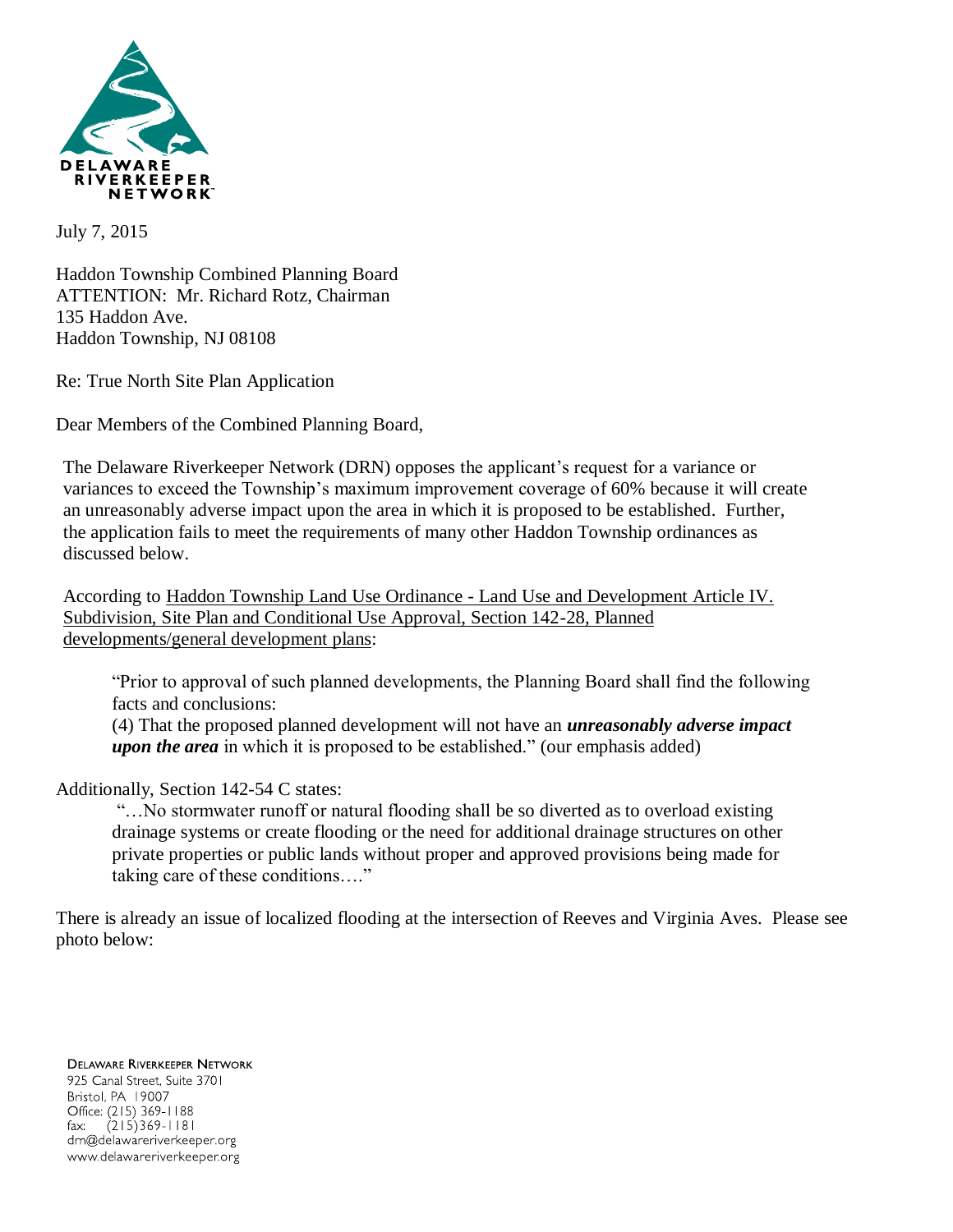

Localized flooding is evidenced by accumulated sediment deposits from stormwater runoff and standing water at Reeves and Virginia Avenues

The added runoff from the proposed True North project will increase the impervious cover at that site to from 54.6% to 83%, resulting in even greater runoff and flooding.

The impacts of stormwater runoff do not end at that intersection. As Planning Board Engineer Mr. Greg Fusco notes in his June 29, 2015 letter (pg. 3, #9) stormwater from this site and surrounding community flows down Reeves Ave, to Virginia and then to Center Street. However, upon further investigation, stormwater runoff continues down Center and flows into Edison Woods. According to Google maps, Edison Woods is approximately 1100 feet from the True North project site.

Edison Woods is a critically important, albeit abused, parcel of Haddon Township open space. It is listed on the Township's Recreational Open Space Inventory (ROSI) and zoned a Conservation Area. Only a few years ago there was a small amphitheater with tiered seating providing an inviting outdoor classroom for the adjacent Edison Elementary School, Boy Scout programs and the general public to enjoy. There is still great potential for this unique Township-owned parcel to be revitalized from its current neglected condition to its former glory. But that can only happen if less NOT MORE stormwater runoff and non-point source pollution is allowed to flow into it. The True North project will exacerbate the degraded conditions of Edison Woods.

Please review the photographs (below) taken from Edison Woods. The Delaware Riverkeeper Network contends that the increased runoff from the proposed True North project will directly and indirectly impose adverse impacts onto the residents of Haddon Township and the environment by:

- Degradation of the ecological health of Edison Woods and the Edison Branch of the Cooper River,
- Loss of usable open space due to accelerate erosion from an increase in the high velocity and volume of stormwater runoff,
- Increasing the maintenance and capital improvement cost of infrastructure (from both HT staff and consultants) in Edison Woods, streets and elsewhere,
- Reducing real estate values on surrounding properties because they are adjacent to area that, even to an untrained eye, appears un-inviting and an eyesore – compared to increasing real estate values if Edison Woods were maintained in a high quality ecological condition, such as Saddlers Woods,
- Degradation of recreational opportunities, such as outdoor classrooms, wildlife observations, hiking trails in Edison Woods and linking trail system to Cooper River Park, etc., for Township residents,
- Increasing the hazard to anyone using woods walking near the collapsing banks, and
- Creating a greater public safety and health problem.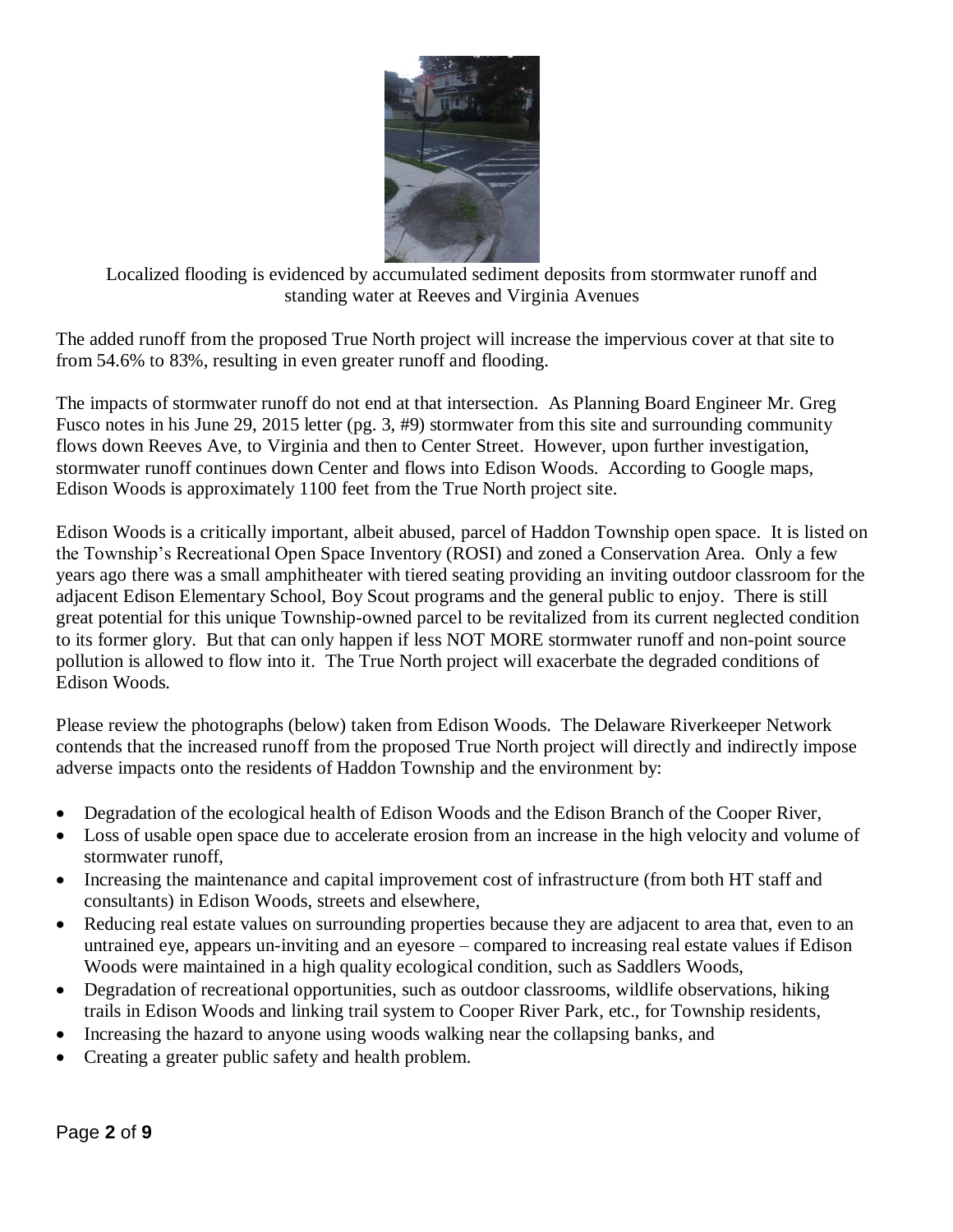

**IN EDISON WOODS LOOKING TOWARD CENTER STREET – CONCRETE STORMWATER INLET CHANNELS RUNOFF INTO EDISON WOODS**



**CENTER STREET RUNOFF CAUSING DOWN-CUTTING AND EROSION**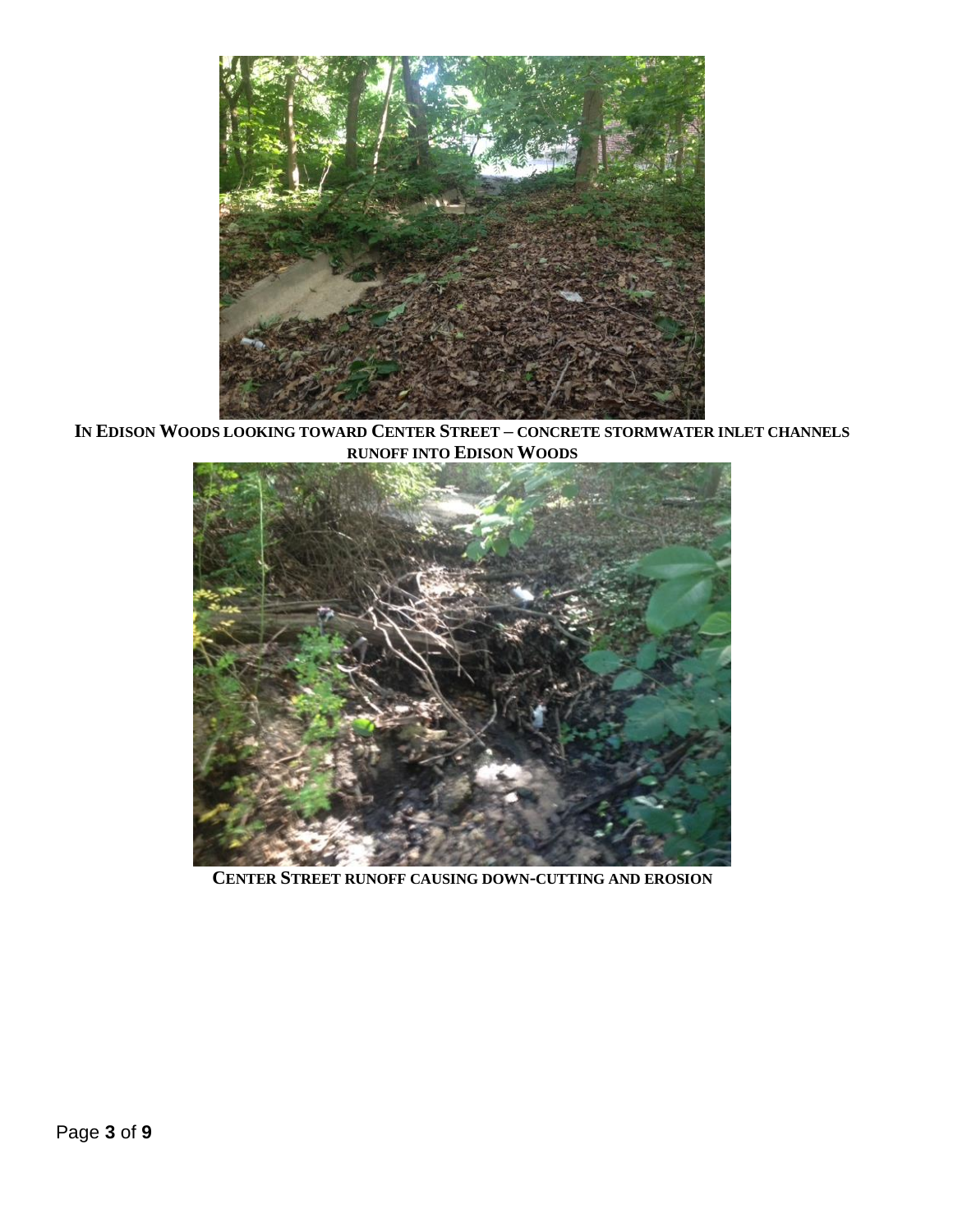

**EDISON WOODS OUTFALL PIPE #1 – CONCRETE AND GABION REINFORCEMENT AND ARMORING NECESSARY DUE TO HIGH VOLUMES AND VELOCITY OF STORMWATER. HARD ENGINEERING SUCH AS THIS ONLY MOVES WATERS' DAMAGING ENERGY FURTHER DOWNSTREAM TO UNPROTECTED SECTIONS**



**EDISON WOODS OUTFALL PIPE #2 – STREAMBANK REINFORCED AND ARMORED WITH ROCK-FILLED GABION BASKETS DEPLETE ECOLOGICAL VALUE OF AREA**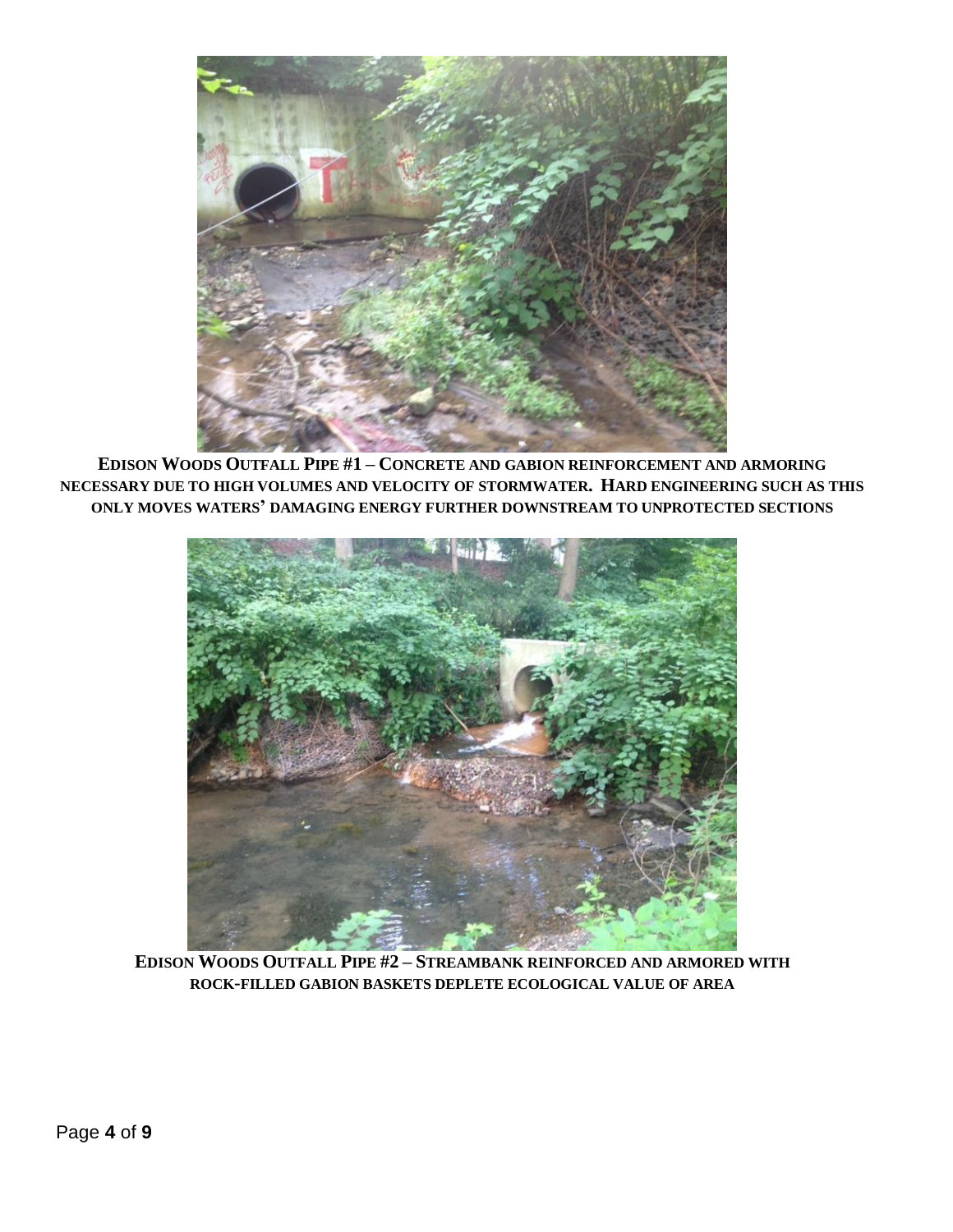

**EDISON WOODS OUTFALL #3 – RECEIVES RUNOFF FROM VESPER AVE. OUTFALL REINFORCED AND ARMORED WITH ROCK-FILLED GABION BASKETS. NOTICE LARGE TREE TOPPLED OVER LIKELY THE RESULT OF "DOWN-CUTTING" OF CREEK AND STREAMBANK EROSION**



**OUTFALL PIPE #3 DAMAGED. NOTE DOWNSTREAM EROSION. ENERGY FROM THREE OUTFALL PIPES ONLY PUSHES ACCELERATED EROSION AND WATER QUALITY DEGRADATION FURTHER DOWN THE CREEK AND THEN INTO THE COOPER RIVER.**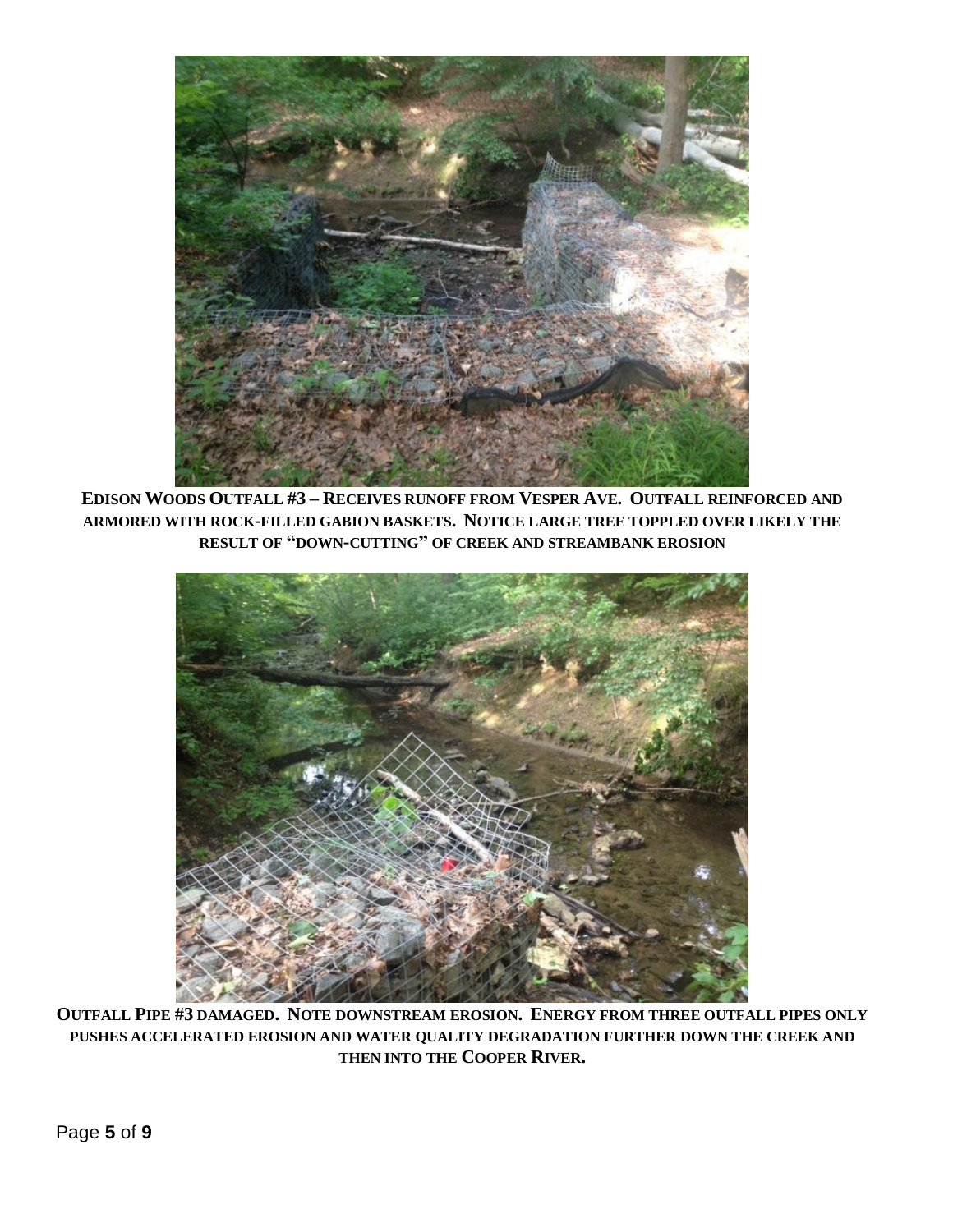

**MORE ACCELERATED EROSION IN EDISON WOODS. EROSION AND SEDIMENT DEGRADES WATER QUALITY, SMOOTHERS AQUATIC HABITAT, LEADS TO A LOSS OF USABLE OPEN SPACE, DEGRADES RECREATIONAL OPPORTUNITIES AND MOVES THE SEDIMENT DOWNSTREAM INTO THE COOPER RIVER WHERE HADDON TOWNSHIP AND OTHER CAMDEN COUNTY TAX PAYERS ARE GETTING READY TO SPEND \$9 MILLION DOLLARS FOR DREDGING.**

Again, it is DRN's contention that the True North project will result in an unreasonably adverse impact upon the area in which it is proposed to be established, specifically Haddon Township's roadways, infrastructure and Edison Woods, and should therefore be denied by the Planning Board.

Additionally under Haddon Township ordinance 142-28, Section C, it states "A general development plan may include, but not be limited to, the following:"

(5) A stormwater management plan, setting forth the proposed method of controlling and managing stormwater on the site.

(6) An environmental inventory, including a general description of the vegetation, soils, topography, geology, surface hydrology, climate and cultural resources of the site; existing man-made structures or features; and the probable impact of the development on the environmental attributes of the site."

DRN respectfully requests the Planning Board to advise where this applicant has set forth their "method of controlling and managing stormwater on the site." (per #5 above) and where they have presented an "inventory" of "the probable impact of the development on the environmental attributes of the site."(per #6 above). It is DRN's contention that they have not done either. And if they did, they would have to assess the degraded conditions in Edison Woods as we have. Again, because these degraded conditions will likely only worsen with the increased stormwater runoff from the increased impervious surfaces AND that those degraded conditions will directly impact the residents of Haddon Township, we urge the Planning Board to deny this variance application.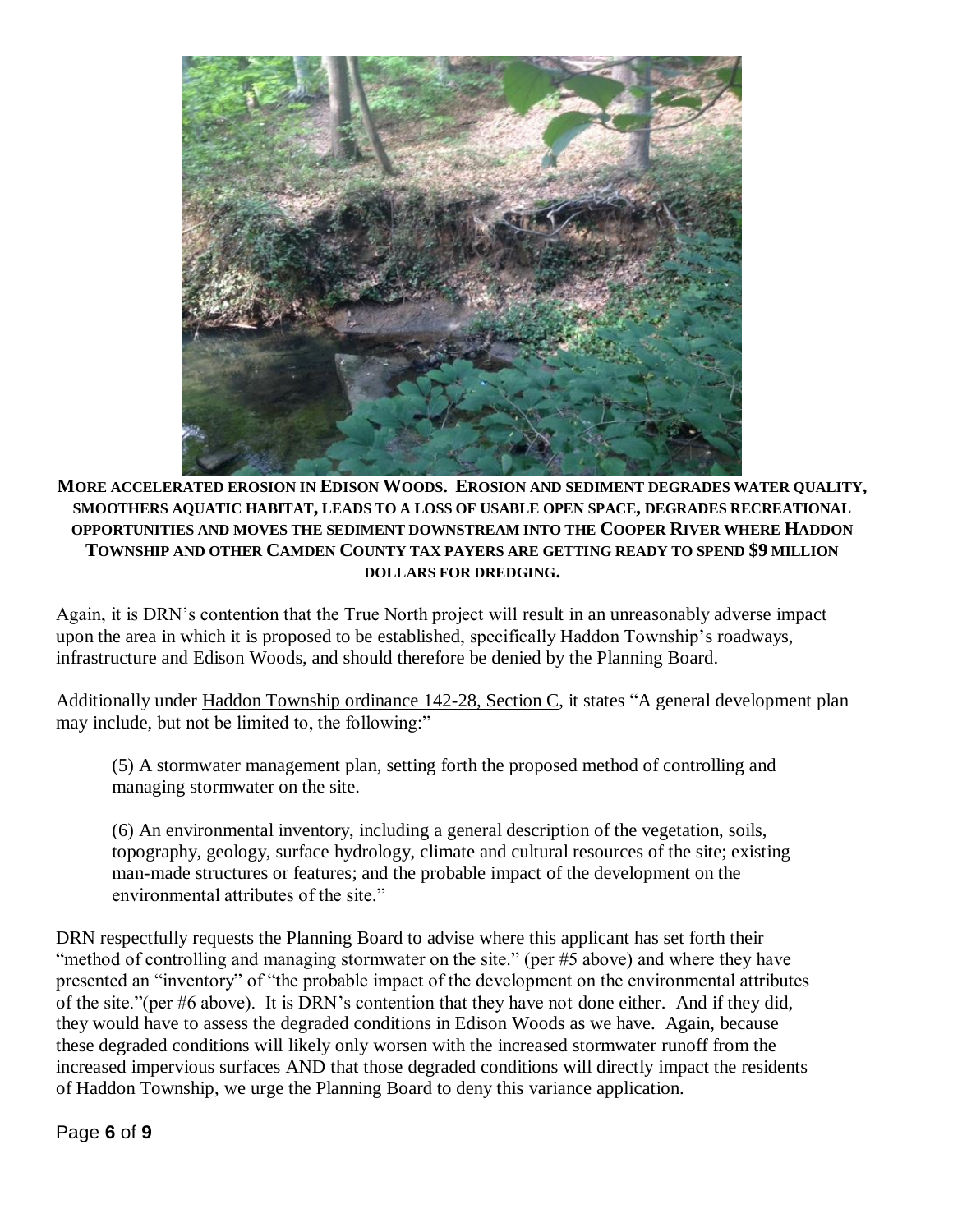Under Haddon Township ordinance 142-32, Site plan design standards, "In reviewing any site plan, the reviewing board shall review the individual requirements of the zone, and the following:

A.(8) "Environmental protection. Critical attention should be given to preserving the landscape in its natural state insofar as possible and to improving the existing site conditions according to high standards of conservation and environmental protection, in keeping with the surrounding natural setting. The development plan should demonstrate the avoidance of unnecessary alteration of existing topography or the removal of vegetation. *The proposed development shall otherwise respect the established natural conditions of the site and its surroundings.* For all development, provisions shall be made for the on-site retention and/or ground infiltration of any additional surface runoff which would be created by the proposed development." (Emphasis added)

The increased runoff from the increased impervious cover going from 54.6% to 83% will likely exacerbate flooding in Edison Woods and surrounding streets (nuisance flooding is already a problem at the intersection of Reeves Ave and Virginia Ave). As such, this project does not respect the natural conditions of this site and its surroundings and we urge the Planning Board to deny this variance application.

## **Mitigation of Stormwater Runoff**

No mitigation of the increase in runoff is proposed in the application, in violation of Section 142-54 B:

Total stormwater runoff from a site after development shall be limited to not more than the runoff from the site in its predeveloped state. Detention and retention facilities shall be utilized to limit such runoff. The Board may waive this requirement if the nature of the site, the character of adjacent previously developed areas or other factors make the utilization of runoff limiting devices unnecessary, inadvisable or impractical.

Many means of mitigation of runoff are available to the applicant, including underground cisterns/infiltration chambers, above ground cisterns, pervious pavements with underground storage/recharge, and gray-water re-use of captured stormwater, for instance for irrigation.

Because of the previously-described downstream impacts, we respectfully recommend that any increase in impervious coverage above the 60% code requirement be fully mitigated – to provide infiltration or other *volume-reduction* method(s) for the 100 year storm, in addition to *rate* mitigation for the 100 year storm.

# **Buffers**

Another negative result of the increased impervious surface proposed is that not enough room is left for the required buffering. The parking lot is set two feet from the residence on the southwest (left) property line. Similarly, a very narrow strip is left at the rear property line (at the parking back-out area). A five foot buffer is required by ordinance.

Parking lots are required to be screened from residential properties according to 142-39:

"All parking and loading areas shall be landscaped and screened sufficiently to obscure the view of the parked vehicles and loading platforms from any public street, adjacent residential districts or uses, and the front yards of adjacent commercial and industrial uses. Such screening shall be by a fence, wall, evergreen planting or combination of the three and shall not be less than four feet in height."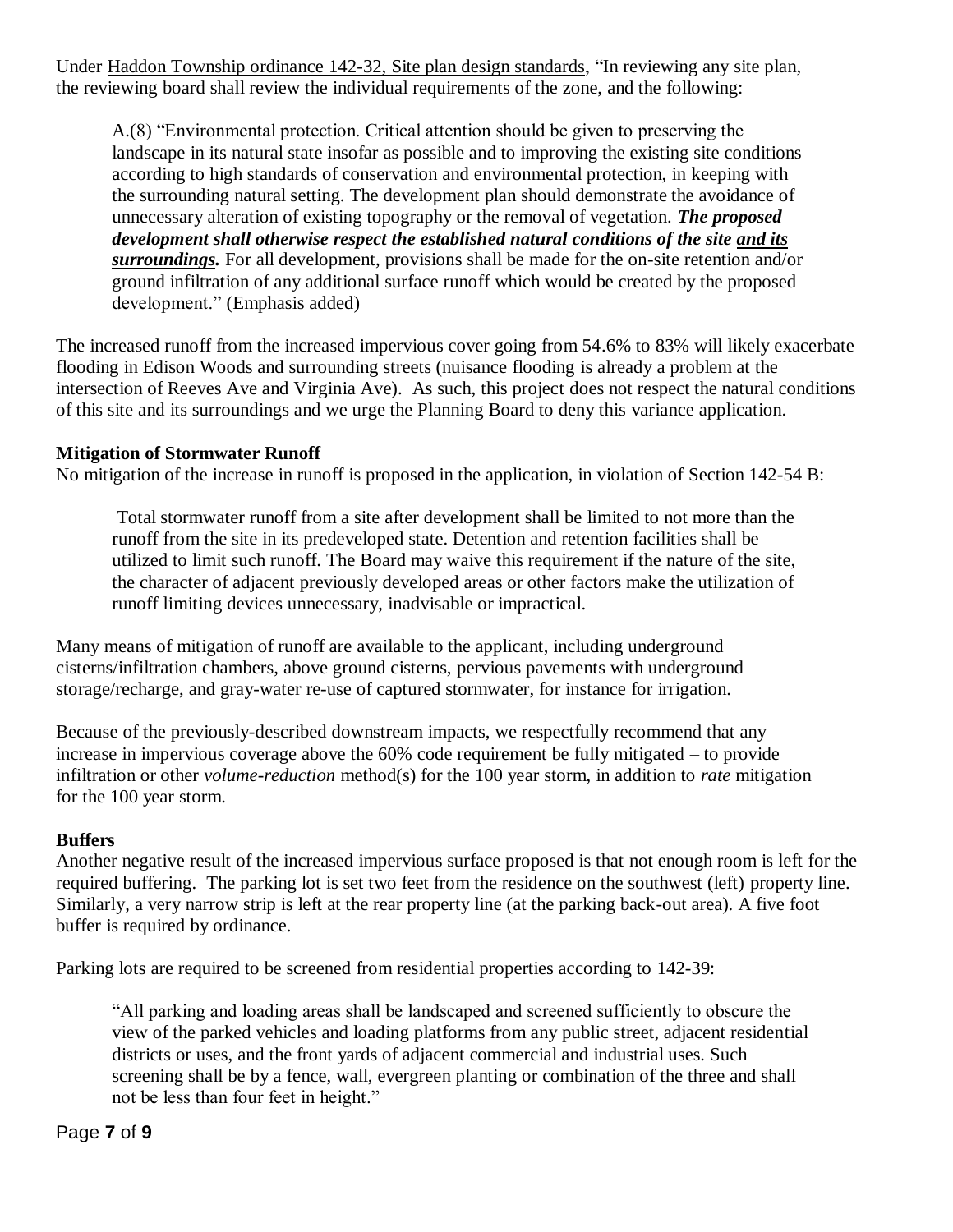The proposed four foot fence on the side and rear line does not meet the requirement to "obscure the view of the parked vehicles -- it is only meeting the minimum height, but it does not provide actual obscuring. Anyone standing on the residential lot, or in the house, will easily see the parking lot and parked cars. It seems the only way to actually screen this parking lot from the close-by residence is with thickly planted tall vegetation (can be combined with a fence per code), needing a reasonable planting bed width (two feet is not likely sufficient for healthy vegetative screening).

Additionally, there is no screening of parked cars when viewed from the street, as required by code.

Because the buffer and screening are deficient, we respectfully recommend that any related waiver/exception/variance be denied.

## **Parking Egress**

Another problem with the attempt to maximize parking onsite (and thus increase impervious surface) is that there are two parallel parking spaces in the proposed plan that have a poor means of exit. Anyone parking in the two parallel spots would typically be facing towards the back of the property, and when the lot is full, they would have to back onto Reeves Ave to exit the lot, or utilize the handicap pedestrian aisle for turning around.

142-39 (6) (b) "The provision of parking spaces shall also include adequate driveway and necessary turning areas for handling the vehicles for which provision is made…"

Because this parking situation is undesirable, this gives reason for the Board to deny any exception/waiver being requested by the applicant for increasing impervious coverage, because these spaces do not improve the site. Code section 142-52 states:

"A site plan or subdivision which includes a proposal to deviate from any of the regulations shall require an exception or waiver. An exception or waiver may be granted when, in the opinion of the Board, such exception will result in an improvement in the design…"

We respectfully recommend that any parking plan be revised to fix this problem.

## **Detriment to Zone**

Putting a parking lot over so much of the property provides substantial impairment to the residential properties at the side and rear lot lines, because of visual issues and noise from cars in the proposed parking lot so close to the property line. Also, increased runoff would exacerbate flooding and downstream erosion, as described above.

Additionally, the violation of the coverage requirements is not in character with the zone plan. Vegetated areas (the 40% minimum required by code) provide vegetative cooling, stormwater mitigation, air quality benefits, and beauty to a zone. The 60% maximum impervious requirement is a valid requirement for the health, safety and welfare of the residents.

Coverage and setback waivers, if granted, would be an awful example and precedent for this residential zone. If granted, there would be nothing precluding this church or other conditional uses from purchasing and demolishing more houses for parking and expecting similar relief from the code, further exacerbating the problems described in this memo.

Respectfully, it does not seem that the project benefits justify the requested waivers/exceptions to enable the Board to grant relief. Article 142-52 states:

## Page **8** of **9**